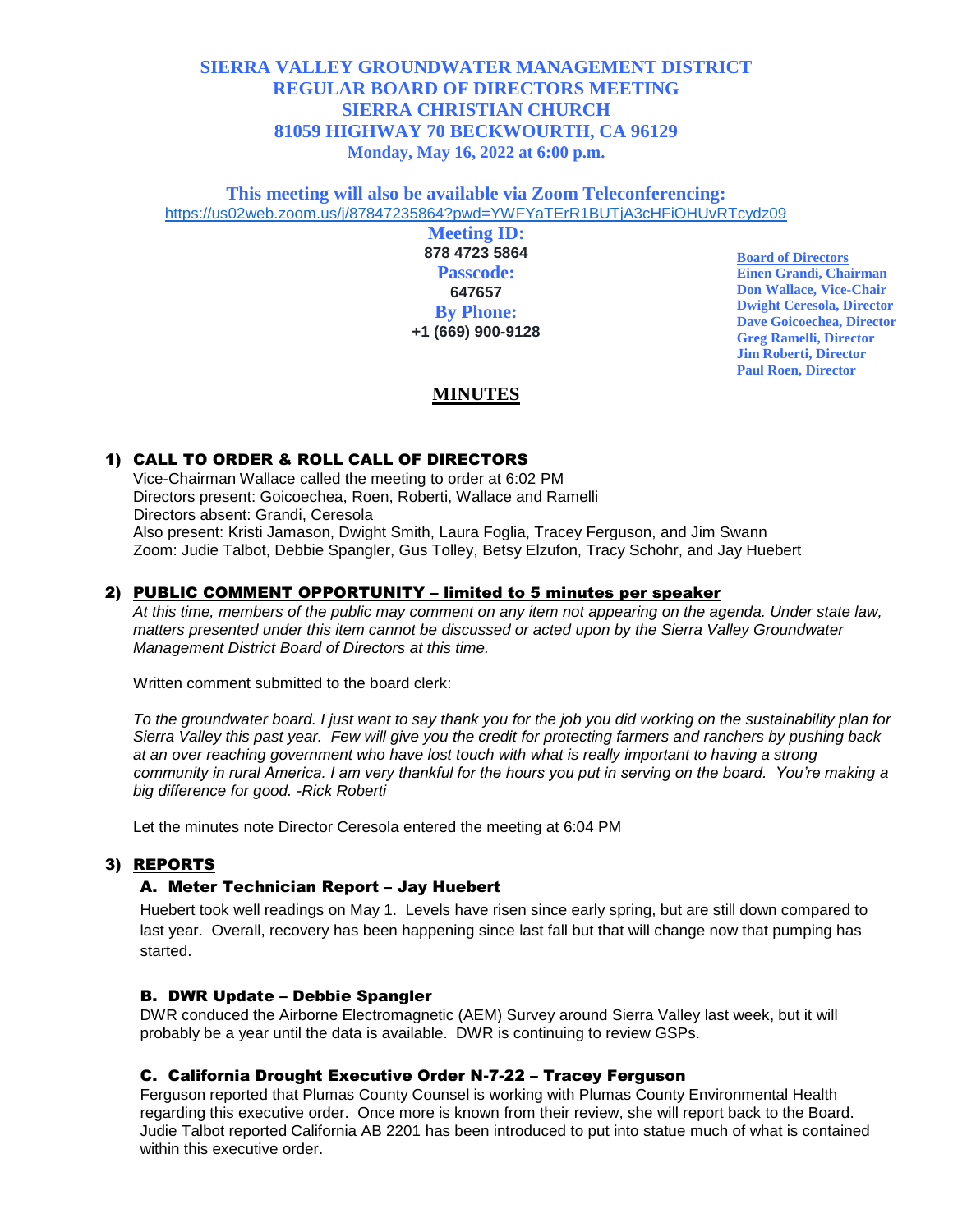# D. GSP Outreach: Technical Advisory Committee Update – Judie Talbot

Judie Talbot, SVGMD Outreach Facilitator, shared that the planning committee met on May 5 to discuss the creation of Board packet materials, the monitoring well network map and data report, progress on the well standardization project, public comments submitted on the Sierra Valley GSP, the subsidence monitoring network, GSP implementation funding, and examples of implementation MOU's to use with Plumas County.

### E. Larry Walker Associates GSP Update – Laura Foglia 1. GSP Public Comments

Laura Foglia, LWA GSP Project Manager, shared a summary table of the public comments received on the Sierra Valley GSP. Some common themes included concerns over domestic wells, stakeholder outreach, and GDEs. Foglia recognized this is the first version of the GSP and now there will be opportunities to collect more data and make improvements. Jamason pointed out that some comments had misunderstandings about content within the GSP and asked if Talbot could put together some talking points to dispel those inaccuracies. Director Goicoechea asked about the validity of the comments regarding lack of stakeholder outreach. Talbot responded that covid restrictions made in person gatherings difficult, but there will be opportunities moving forward and that people submitting those comments would be welcome to be involved in expanding stakeholder outreach. Director Roberti wondered why the people submitting the comments of concern had not been attending TAC or Board meetings and were not attending tonight's meeting to be involved and share their solutions.

### 2. GSP Monitoring Networks and Criteria

Foglia gave a presentation to the Board summarizing how wells were selected for the Sierra Valley GSP monitoring network. While January 2015 is the SGMA "start date", it is not the required reference point for data. She explained that the January 2015 data are not the best threshold points because they are winter numbers when it's generally wetter and they are not connected to water use. The wells that are declining will not stop doing so within a year, it takes time. The goal is to change course over time and Plan revisions may be needed. The minimum threshold numbers were selected based on projected groundwater levels in ten years or the January 2015 numbers, whichever number was lowest on a wellby-well basis. The 36 wells that were selected as representative monitoring points were chosen based on their distribution within the basin, the availability of good boring logs, historical references, and the representation of both deep and shallow aquifers.

Jamason shared that a new data report for the monitoring well network is being developed for the Board. LWA created a map detailing the well locations within the monitoring network. Director Goicoechea requested the map label "Interconnected Surface Water (ISW) Well" be changed to "Well to Monitor for ISW" and Director Roen requested that flows entering into the basin be added to the monthly data report.

### 4) DISCUSSIONS/ACTIONS

#### A. Plumas/Sierra County Well Permit Application Review (if any)

One new application was approved for a domestic well in Chilcoot.

# B. McGinley & Associates GSP Update – Dwight Smith

#### 1. LEPA Demonstration Program

Dwight Smith, hydrogeologist with McGinley & Associates, has priced out the LEPA equipment needed to convert one of the Roberti Ranch pivots, but has not made the order yet. The soil moisture sensors are having a problem with the telemetry readings. Smith is going to add an antenna and if that works he will order another for the other Roberti pivot. If that does not fix the problem he will need to change the meter type. Depending on the outcome of the antenna he will also need to purchase the soil moisture sensors for the Grandi pivot.

Director Goicoechea made a motion to approve the purchase of additional soil moisture sensors, the LEPA system, and to authorize the Chair to switch the soil moisture sensor type should the first brand not work, Director Roen  $2^{nd}$ , motion passed, all in favor.